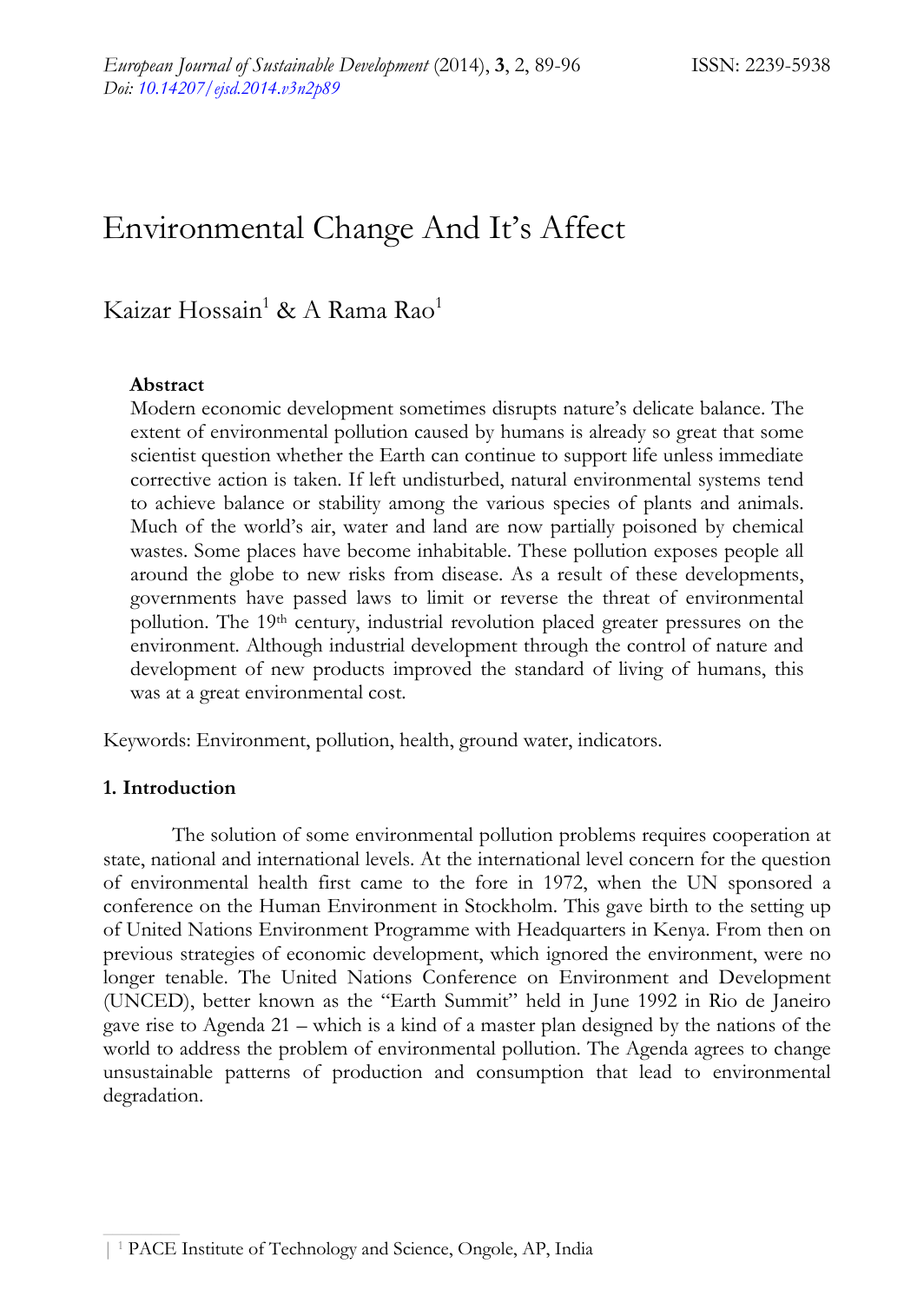The recent wild degradations in the world's weather has convinced cynics and even the ordinary layman that something is wrong with the environment and they are therefore more responsive to environmental legislation no matter how unpalatable they may be.

Environmental problem is global i.e. what affects one group affects the others. Different environmental problem affects different group differently meaning that the level of vulnerability varies. There is clearly an ever-greater need to monitor the environment at a global scale, to gain knowledge of Earth's processes and how these affect and are affected by human activity. Currently, knowledge about such processes and their relationships to human activity is sketchy. Two developments, however, are improving the situation: the ever-increasing speed and power of the digital computing, and increasing data sources for environmental modeling. The ultimate aim is a global database and associated GISs that can provide information at a large enough scale (e.g., greater than 1:250,000) and with fine enough resolution (e.g. less than 250 meters) to enable environmental scientists to develop models that replicate, as near as possible, Earth's processes and assist in data integration and visualization at global scales (Zhou, 1998).

#### **2. Environmental Change and the Health Implications**

The environment plays a very important role in the upkeep of health. Since ancient times it has been recognized that promotion of environmental health keeps disease away. About 80% of diseases and one-third of mortalities in the world are related to the environment (UNCED).

The problems of environmental degradation are enormous. Disposal of sewage, industrial solid and harzadous wastes and their leaches into large numbers of open drains, river systems, soil erosion and degradation are some of the unsolved problems. These in turn affect the food security and safety or hygiene in communities. This situation promotes a variety of diseases, which cause morbidity and mortality in humans (Sridhar '99).

Air, water, and industrial pollution, impacts of climate change, stratospheric ozone and loss of bio-diversity are posing environmental health problems.

#### *Air Pollution:*

The cumulative effect of air pollution poses a grave threat to humans and the environment. Scientists believe that all cities with populations exceeding 50,000 have some degree of air pollution.

Smoke from factories, cars, industrial boilers, steel and plastic manufacturing factories generate large amounts of smoke containing metal dust or microscopic particles of complex and sometimes even deadly chemicals. This smoke combines with naturally occurring fog to form smog, which has long been recognized as a potential cause of death for those with respiratory ailments. Prolonged exposure will damage lung tissue. The American Lung Association sites sulfur-dioxide exposure as the third leading cause of lung disease after active and passive smoking (Compton's Interactive Encyclopedia, 1996).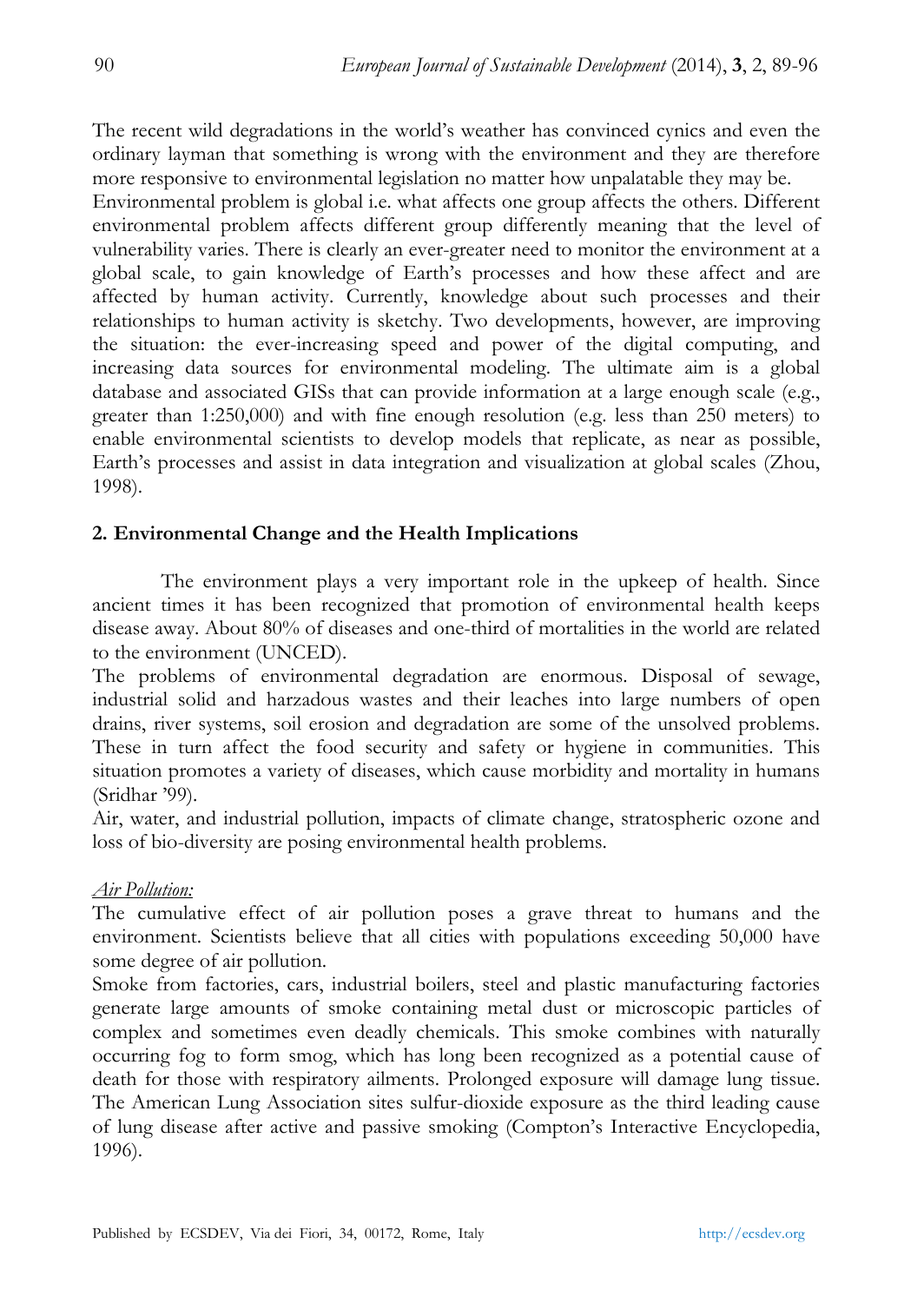Contaminants in the air have also been implicated in the rising incidence of Asthma, Bronchitis and emphysema – a serious and debilitating disease of the lung's air sacs. More threat is emanating from oil exploration communities due to oil spills, gas flaring and other industrial activities.

#### *Acid Rain:*

The awareness of a phenomenon called acid rain came into being in the mid-seventies. When sulfur dioxide emissions from electric power plants combine with particles of water in the atmosphere, they fall to the ground as acid rain or snow. In Canada, Scandinavia and the northwestern United States, acid rain is blamed for the deaths of thousands of lakes and streams. These lakes and streams have absorbed so much acid rain that they can no longer support algae, plankton and other aquatic life that provide food and nutrients for the fish. Scientists are concerned that the deaths of thousands of trees in the forests of Europe, Canada and USA may be the results of acid rain. (Source: Compton's Interactive Encyclopedia).

#### *Ozone Layer:*

The chlorofluocarbons (CFCs) chemicals used for many industrial purposes, ranging from solvents used to clear computer chips to the refrigerant gases found in air conditioners and ice boxes, combines other molecules in the Earth's upper atmosphere and then transform and destroy the protective ozone layer. The result has been a sharp decline in the amount of ozone in the stratosphere. At ground level, ozone layer is a threat to our lungs, but in the upper atmosphere ozone works as a shield to protect against ultraviolet radiation from the sun. If the ozone shield gets too thin or disappears, exposure to ultraviolet radiation can cause crop failures, spread of epidemic diseases, skin cancer and other disasters. In 1987 more than 20 nations signed an agreement to limit the production of CFCs and to work toward their eventual elimination.

Early in 1992, scientists detected alarming concentrations of ozone-depleting chlorofluorocarbons (CFCs) and halons over the North Pole. Also an ozone hole was discovered over the Antarctica, permitting dangerous levels of ultraviolet radiation to penetrate the Earth's atmosphere. If the same scenario were repeated on the North Pole, this would cause serious health problems for the people in the EU Countries, Canada and the USA. An agreement was later signed to phase out CFC production used mainly in refrigeration by the year 2000 AD.

#### *Water Pollution:*

Factories sometimes turn waterways into open sewers by dumping oils, toxic chemicals and other harmful industrial wastes into them. In mining and oil-drilling operations, corrosive acid wastes are poured into the water. In some towns raw sewerage are still being poured into streams. Septic tanks and cesspools used where sewers are not available may also pollute the groundwater and adjacent streams, sometimes with disease-causing organisms. Water and sanitation related diseases include malaria, diarrhea, cholera, gastro-enteritis, parasitic infections, guineaworm, typhoid, schistosomiatis and hepatitis etc.

#### *Industrial Pollution:*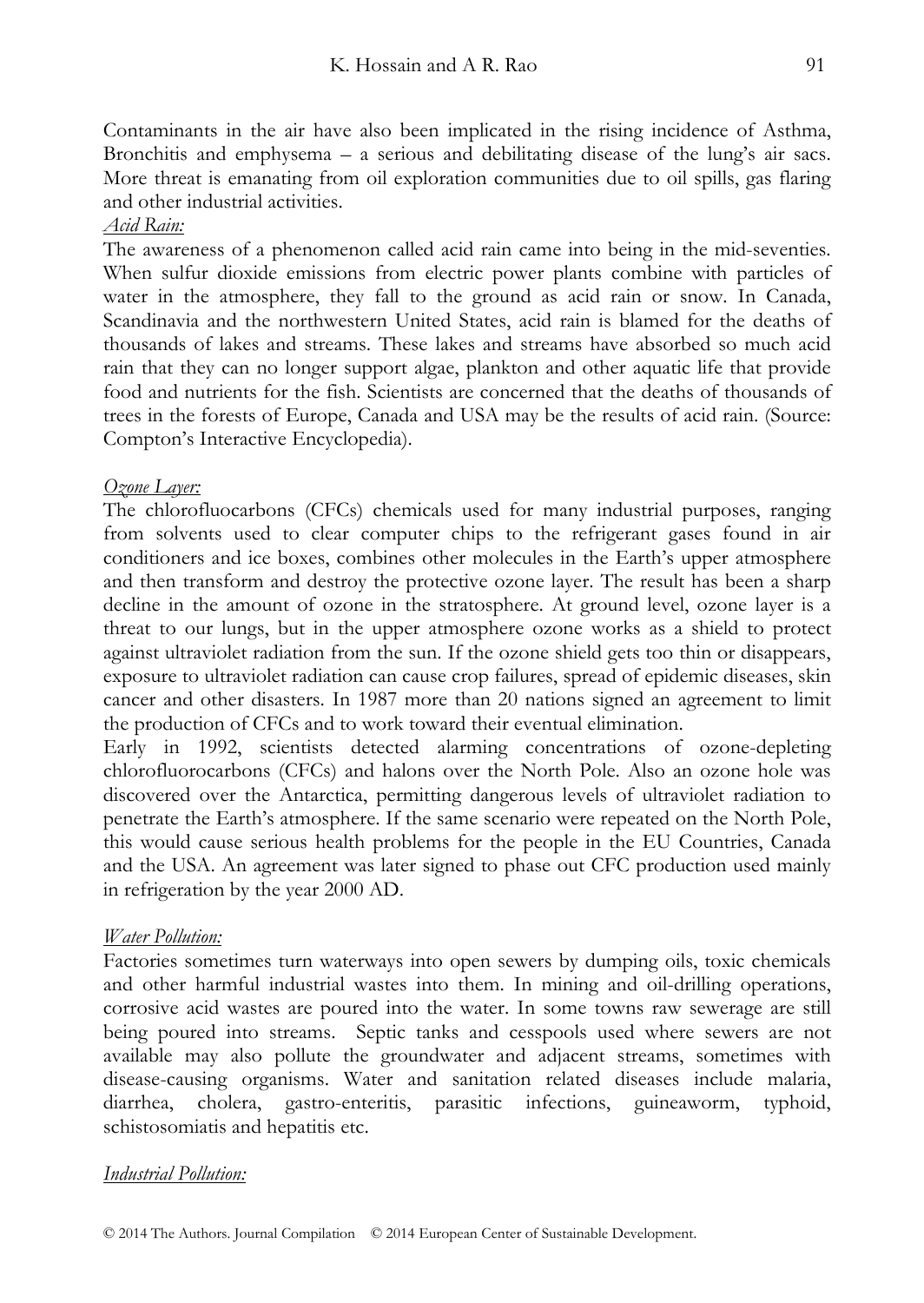Industrial pollution directly affects health through serious chemicals and organisms they discharge depending on the nature of the industry. These chemicals beyond a specified limit impart adverse effects on human health. The effects are seen in the heart, blood, kidneys, reproductive organs, lungs and liver.

Industrial wastes (liquid and solid) are disposed of untreated or improperly treated. They find their way into surface and ground waters, land and other ecosystems.

#### *Land and Soil Pollution:*

Land is a recipient of most of the wastes. Effluents and polluted waters are used for irrigation purposes in some countries. Some chemicals and the microorganisms are absorbed on the plant surface. In USA the use of compost manure obtained from sewage sludge is questioned for use on edible crops for the fear of heavy metals. Food acquires many of the toxic chemicals deliberately or ignorantly added to it. Anidine in food resulted in 2,000 deaths in Madrid.

In order to sustain the continually growing human population, current agricultural methods are designed to maximize yields from croplands. Agricultural pesticides are designed to deter or kill insects, weeds, fungi or rodents that pose a threat to crops. When airborne pesticides spread drift with the wind or become absorbed into the fruits and vegetables they are meant to protect, they can become a source of many illness, including cancer and birth defects. DDT provides a best-known example of a pesticide, which is a highly regarded because it reduced the incidence of malaria throughout the world. There is now evidence that it might be doing more harms than good. Health of workers on cotton growing soils has been at risk due to pesticide sprays and contaminated land.

#### *Radioactive Pollutants and Nuclear wastes:*

The large amounts of smoke and dust thrown into the atmosphere during a nuclear bomb explosion e.g. Hiroshima, Japan, August 6, 19945; accidental nuclear disaster e.g. April 26,1986, Chernobyl nuclear power plant, where large amounts of radioactive materials were release into the atmosphere and various nuclear weapons testing going on around the world, directly affects the environment. The long-term effects of exposures to these radioactive materials are cancer, birth defects and skin diseases.

Another immediate environmental problem is the disposal of nuclear wastes. Radioactive materials are highly dangerous for many thousands of years. There is a need to find a permanent safe method of disposal of these high level radioactive wastes. Even temporary storage of these wastes is dangerous and expensive.

#### *Heat Pollution:*

Heat pollution is a consequence of the rising energy needs of man. A very small rise in the average temperature of the Earth's surface could produce profound climatic changes. Some experts believe that it would cause the Greenland and Antarctic ice caps to melt, raising ocean levels and inundating large areas of land.

In 1990 the International Panel on Climatic Change (IPCC) which was established in 1988 by UNEP and World Meteorological Organisation (WMO) to coordinate the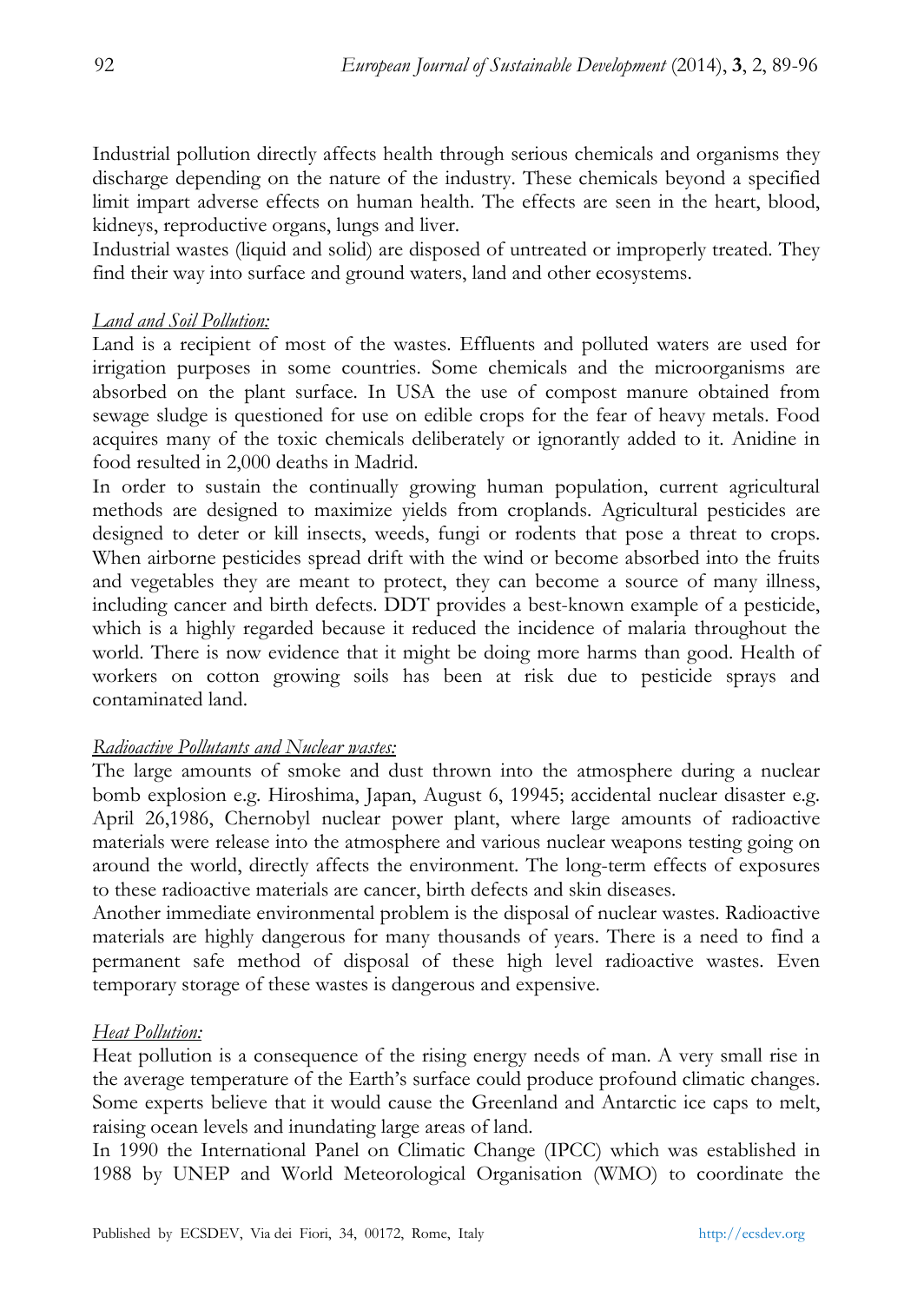various available knowledge in this field reported that a warming of the global climate 2o to  $5^{\circ}$ C could be expected by the  $21^{\text{st}}$  century, If no action is taken to curb greenhouse gas emissions (primarily carbon dioxide but also Methane, CFCs and Nitrous oxides etc). There was a prediction of a warming that is 10 to 100 times faster than ecosystems have ever faced before. There was also accompanying prediction of sea level rise, storm surges and coastal flooding drought and desertification and severe ecological disruption which global warming will bring to different parts of the world.

#### *Oil spills*

Oil exploration in the oil producing countries have resulted in massive oil spills and gas flaring with devastating health hazards. The developing countries (e.g. Nigeria) are the worst hit, where no adequate provisions were made to curtail its after effects. Land and water are contaminated and economic activities of the immediate community are paralyzed.

#### **3. Environmental Health Research**

In a 1978 conference, the World Health Organization (WHO) identified areas of major public health concern. These include environmental protection, water fluoridation and improved disease surveillance and control. In some countries, attempts have been made to reduce human exposure to harmful chemicals in the environment by establishing restrictions on smoking in public places and on automobile emissions, industrial use of chemicals and hazardous waste disposal. Many health problems are preventable and treatable through changes in behaviour.

The World Health Organisation (WHO) defines Environmental health as the control of all those factors in man's environment, which exercise a delirious effect on the physical, mental and social well-being. The science and art of preventing disease, prolonging life and promoting health and human efficiency through organized community efforts is known as public health. Modern public health practice involves the collection, analysis and use of vital health records to establish or influence public policy. Public health efforts are influenced by history, culture, society, scientific progress and need. Thus its professionals often comes from many different fields, including biomedicine, agriculture, engineering, environmental planning, architecture, behavioral sciences, government and law. Environmental public health is concerned with the community's physical surroundings. Its programmes focus on epidemic disease control, sanitation and hygiene and the elimination of exposure to toxins in the air, water and food.

## **3.1. GIS and Remotely Sensed Imagery as a Tool**

The challenges of the information age are largely in terms of efficient information processing and interactive communications across traditional disciplines. The emergence of GIS has revolutionized the procedures for handling spatial information. The spatial referencing of observations is the salient feature of a GIS. Location in spatial data has a major implication in the way they can be analyzed and in fact leads to two different types of spatial effects – spatial dependence and spatial heterogeneity. Conventional topologies in GIS recognize some or all the following classes of spatial data: points, lines, areas, spatially continuous or 'field' data and spatial interaction or 'flow' data (Gatrell, 1998).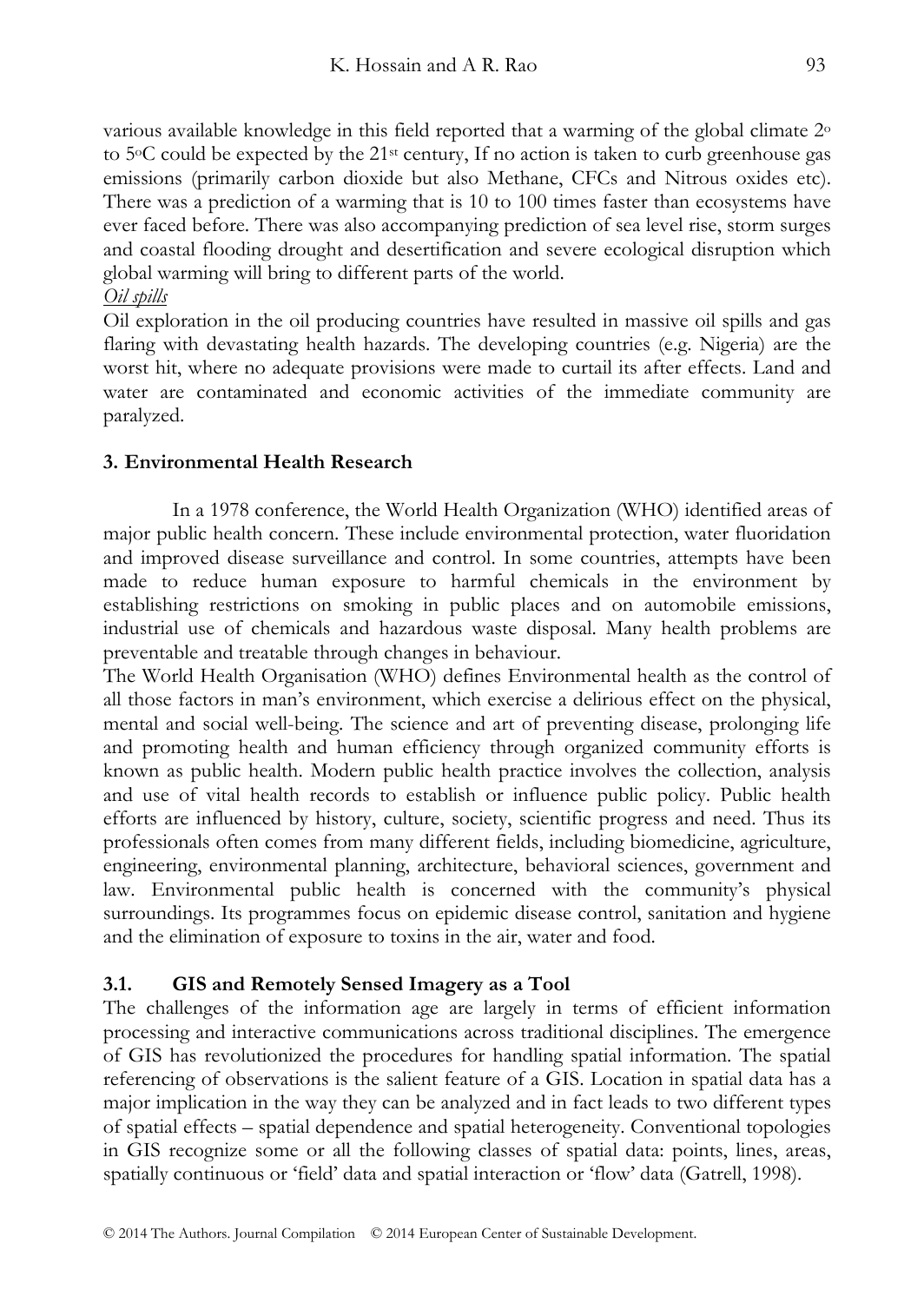Spatial information processing in the context of GIS involves the collection of data; the modeling and rendering of spatial features; the processing and analysis of the patterns and inferences and finally the communication of the resulting information to the users of the system. The principal objective is to enable the users to see the patterns of spread and other features using appropriate interactive visualization tools and procedures.

A disease is a condition that impairs the proper function of the body or of one of its parts. Every disease has a cause, although the causes of some remain to be discovered. Every diseases displays a cycle of onset or beginning, course or time span of affliction and end, when it disappears or it partially disables or kills its victim.

The integration of spatial diffusion forecasting models into a GIS would improve our understanding of the epidemiology, transmission dynamics and control of infectious diseases of humans (Cliff *et al,* 1988). It will help to forestall the spread of these diseases, which poses a continuing threat to public health, particularly in the developing nations. The display, generation of maps and reports using an appropriate developed program will greatly reduce the time for the processing and presentation of results of surveillance data that is required for prompt intervention of the spread of a disease. Monitoring of patterns and forecasting of diseases incidence is best studied in a GIS package.

Gatrell and Senior, 1998 report that there is a growing number of researchers exploring the usefulness of satellite imagery in understanding the ecology of tropical diseases such as malaria e.g. use of coarse- resolution satellite imagery and derived NDVI measurements in modeling malaria transmission.

Since the late eighties, there has been considerable progress in the use of GIS and spatial analysis for health research. In epidemiology considerable advances has been made in the development of methods for the detection of clusters of health events; together with productive links between statisticians, epidemilogists and geographers in demonstrating the usefulness of GIS-based approaches.

## **3.2. Environmental Indicators**

As defined by Kalensky *et al*, 1998 Environmental Indicators are measures representing specific environmental conditions. They should facilitate an objective and uniform environmental assessment of a country or an ecological region, monitoring environmental changes, forecasting trends and providing early warning information. The concept of environmental indicators has been adopted by all major United Nations bodies involved in environmental issues (e.g. WHO, UNESCO, UNEP etc.).

*Types of Environmental Indicators:*

There are four types of environmental indicators:

(a) *Environmental state indicators* – representing the current environmental status.

(b) *Environmental change indicators –* representing the change in environmental conditions for a given time interval (for example for the past ten years).

(c) *Environmental trend indicators –* forecasting the trends of environmental change.

(d) *Environmental response indicators* – representing corrective action towards the restoration of environmental quality or best practices to adopt under the changed conditions.

The knowledge of the environmental trend indicators is essential to the realistic setting of environmental protection priorities.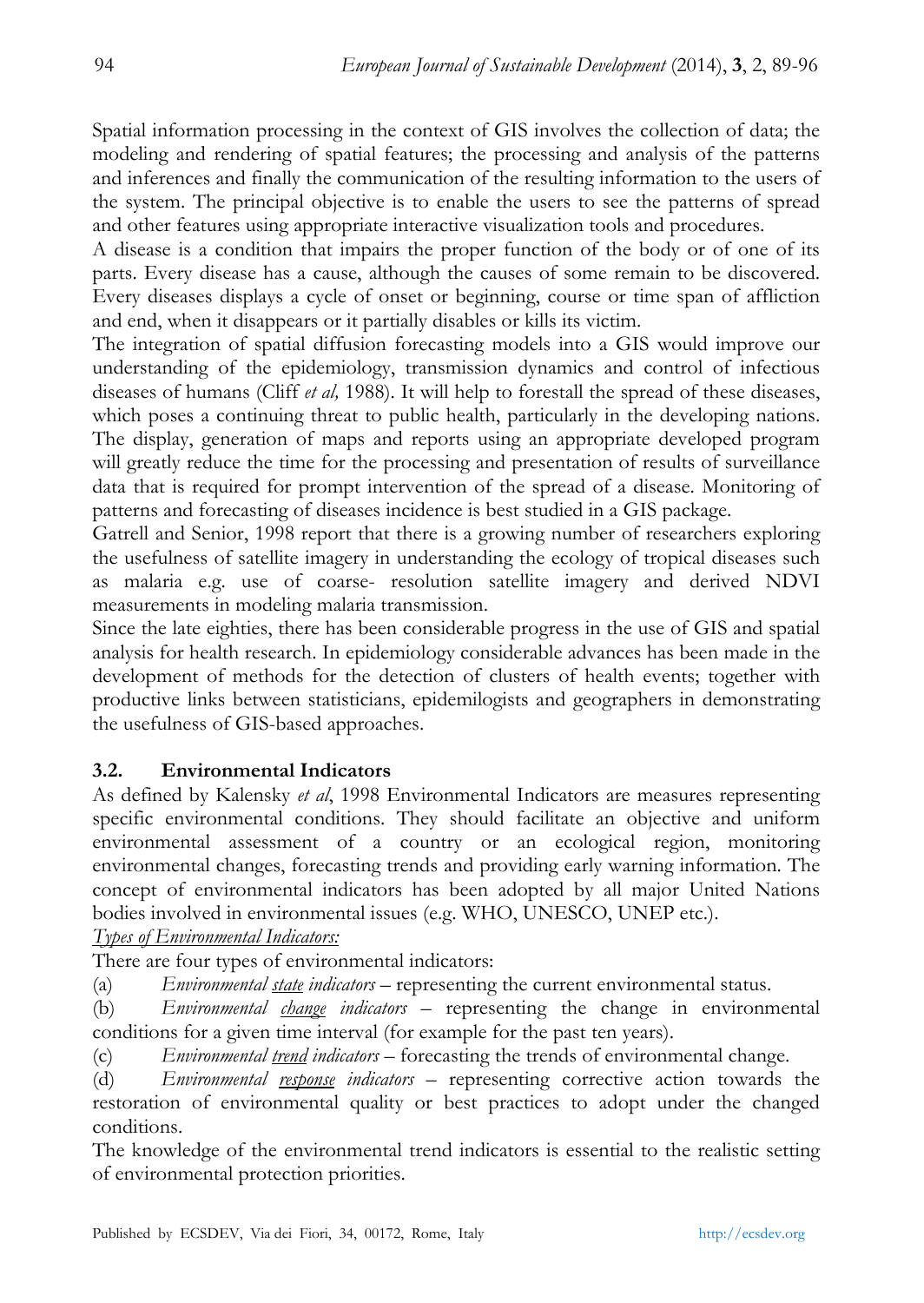The example below further facilitates an understanding of the environmental indicators: *Environmental Condition:* 

# **3.3. Pollution of ground water**.

• *State Indicators:* location and extent of area effected by contaminated ground water (e.g. amount of mercury in mg/I).

• *Change Indicator:* increasing amount of specific pollutants in ground water at the given location.

- *Response Indicators:*
	- arranging alternative water supply;

stricter regulations for mining operations regarding the discharge of pollutants and their systematic monitoring, yielding measurable improvement in the quality of ground water. (Kalensky *et al*., 1998).

# **Conclusion**

 The advent of massive oils spills, washing up of medical and industrial waste on shores and an increased build-up of toxic wastes with devastating health hazard calls for urgent action on ways of preventing environmental abuses and heightening public awareness on environmental issues.

There is a need to strengthen disease surveillance and monitoring keeping in mind the special or peculiar environments. The data should be properly and adequately documented, updated and disseminated.

The combination of remote sensing from earth observation satellites with GIS, GPS and internet, provides the technological means for continous monitoring and assessment of environmental conditions at the national, regional (continental) and global levels.

Global Environmental Information Systems is indispensable for the sustainable management of natural resources, operation of early warning systems against natural disasters, diseases as well as for the development of mathematical models for effective mitigation of their consequences.

**Acknowledgement:** We would like to thank our engineering students, as they assisted me throughout the entire writing process. We would also like to thank to the management of PACE institute for giving us all facilities.

# **References:**

Adegoroye, G. (1999), "*Policy Issues in Environmental Planning and Management"* In: Abiodun, J.O., Filani, M.A., Sridhar M.K.C., and Olomola, A.O. (eds) Nigeria's Endangered